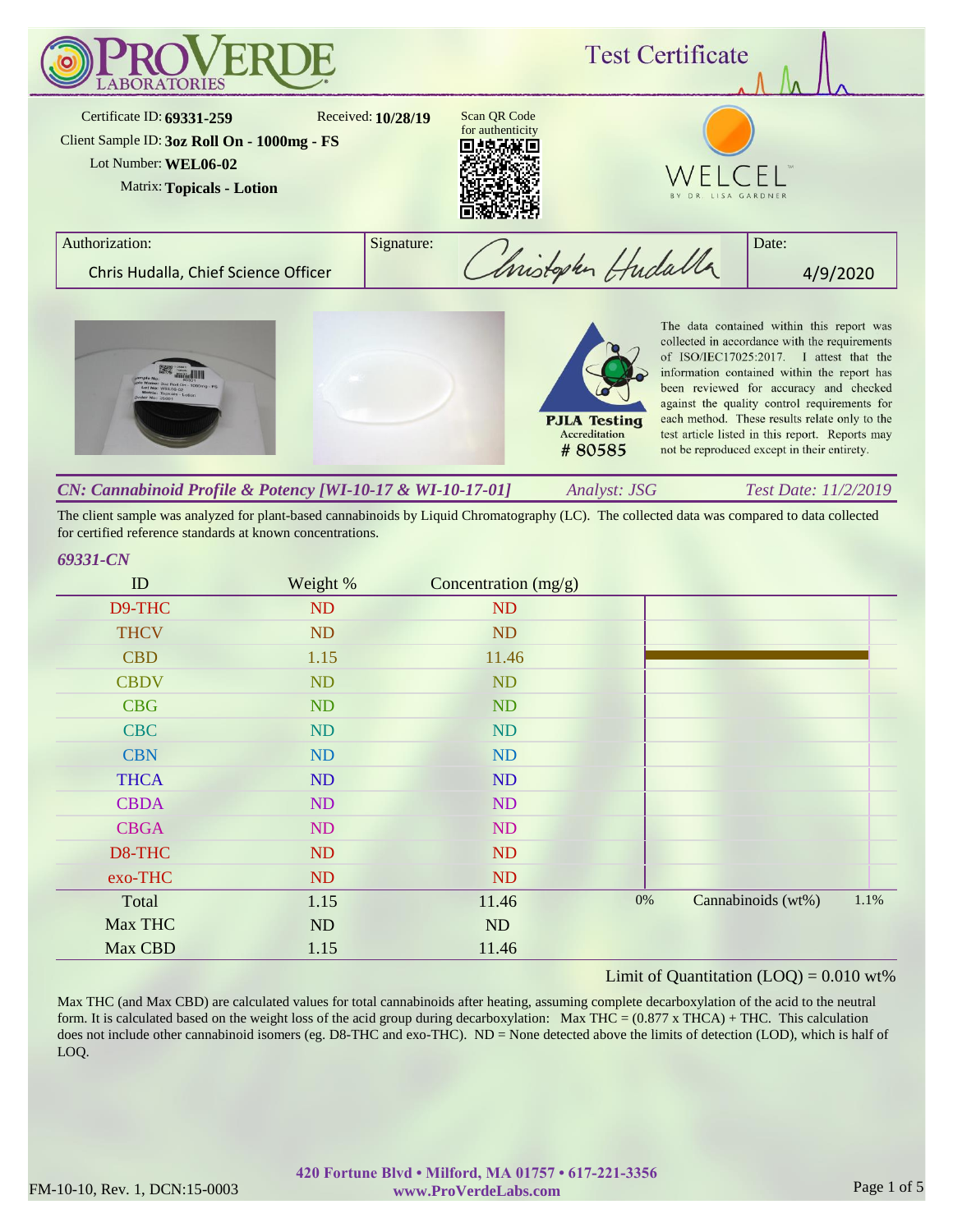|  | <b>HM: Heavy Metal Analysis [WI-10-13]</b> | <i>Analyst: CJS</i> | <i>Test Date: 11/5/2019</i> |  |
|--|--------------------------------------------|---------------------|-----------------------------|--|
|--|--------------------------------------------|---------------------|-----------------------------|--|

This test method was performed in accordance with the requirements of ISO/IEC 17025. These results relate only to the test article listed in this report. Reports may not be reproduced except in their entirety.

| 69331-HM |         |                                     |    |            | Use Limits <sup>2</sup> ( $\mu$ g/kg) |               |
|----------|---------|-------------------------------------|----|------------|---------------------------------------|---------------|
| Symbol   | Metal   | Conc. $\frac{1}{\mu}$ ( $\mu$ g/kg) | RL | All        | Ingestion                             | <b>Status</b> |
| As       | Arsenic | ${\rm ND}$                          | 50 | <b>200</b> | 1500                                  | <b>PASS</b>   |
| Cd       | Cadmium | ${\rm ND}$                          | 50 | 200        | 500                                   | <b>PASS</b>   |
| Hg       | Mercury | ND                                  | 50 | 100        | 1500                                  | <b>PASS</b>   |
| Pb       | Lead    | ${\rm ND}$                          | 50 | 500        | 1000                                  | <b>PASS</b>   |

1) ND = None detected to Lowest Limits of Detection (LLD)

2) MA Dept. of Public Health: Protocol for MMJ and MIPS, Exhibit 4(a) for all products.

3)USP exposure limits based on daily oral dosing of 1g of concentrate for a 110 lb person.

| <b>MB1: Microbiological Contaminants [WI-10-09]</b> | Analyst: MJC | <i>Test Date: 10/29/2019</i> |
|-----------------------------------------------------|--------------|------------------------------|
|-----------------------------------------------------|--------------|------------------------------|

This test method was performed in accordance with the requirements of ISO/IEC 17025. These results relate only to the test article listed in this report. Reports may not be reproduced except in their entirety.

#### *69331-MB1*

| Symbol    | Analysis                                       | <b>Results</b> | Units | $Limits*$       | <b>Status</b> |
|-----------|------------------------------------------------|----------------|-------|-----------------|---------------|
| AC        | <b>Total Aerobic Bacterial Count</b>           | $=100$         | CFU/g | $100,000$ CFU/g | <b>PASS</b>   |
| CC        | <b>Total Coliform Bacterial Count</b>          | < 100          | CFU/g | $1,000$ CFU/g   | <b>PASS</b>   |
| <b>EB</b> | <b>Total Bile Tolerant Gram Negative Count</b> | < 100          | CFU/g | $1,000$ CFU/g   | <b>PASS</b>   |
| YM        | Total Yeast & Mold                             | ${<}100$       | CFU/g | $10,000$ CFU/g  | <b>PASS</b>   |

Note: All recorded Microbiological tests are within the established limits.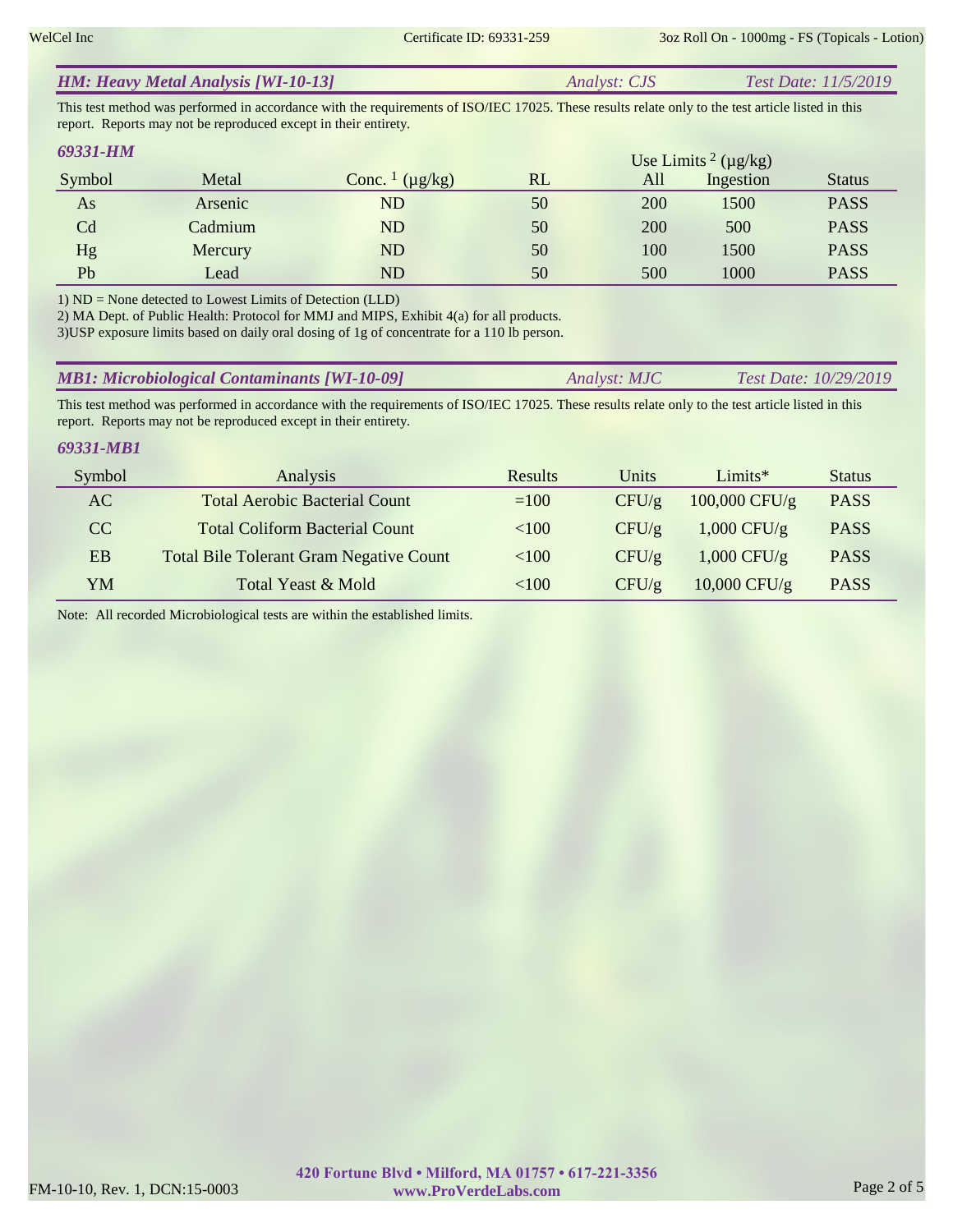| <b>PST: Pesticide Analysis [WI-10-11]</b> | Analyst: CJR | <i>Test Date: 11/11/2019</i> |
|-------------------------------------------|--------------|------------------------------|
|                                           |              |                              |

The client sample was anlayzed for pesticides using Liquid Chromatography with Mass Spectrometric detection (LC/MS/MS). The method used for sample prep was based on the European method for pesticide analysis (EN 15662).

### *69331-PST*

| Analyte            | CAS         | Result | Units | <b>LLD</b> | Limits (ppb) | <b>Status</b> |
|--------------------|-------------|--------|-------|------------|--------------|---------------|
| Abamectin          | 71751-41-2  | ND     | ppb   | 0.2        | 300          | <b>PASS</b>   |
| Azoxystrobin       | 131860-33-8 | ND     | ppb   | 0.10       | 40000        | <b>PASS</b>   |
| <b>Bifenazate</b>  | 149877-41-8 | ND     | ppb   | 0.10       | 5000         | <b>PASS</b>   |
| <b>Bifenthrin</b>  | 82657-04-3  | ND     | ppb   | 0.20       | 500          | <b>PASS</b>   |
| Cyfluthrin         | 68359-37-5  | ND     | ppb   | 0.50       | 1000         | <b>PASS</b>   |
| Daminozide         | 1596-84-5   | ND     | ppb   | 10.00      | 10           | $\ast$        |
| Etoxazole          | 153233-91-1 | ND     | ppb   | 0.10       | 1500         | <b>PASS</b>   |
| Fenoxycarb         | 72490-01-8  | ND     | ppb   | 0.10       | 10           | <b>PASS</b>   |
| Imazalil           | 35554-44-0  | ND     | ppb   | 0.10       | 10           | <b>PASS</b>   |
| Imidacloprid       | 138261-41-3 | ND     | ppb   | 0.10       | 3000         | <b>PASS</b>   |
| Myclobutanil       | 88671-89-0  | ND     | ppb   | 0.10       | 9000         | <b>PASS</b>   |
| Paclobutrazol      | 76738-62-0  | ND     | ppb   | 0.10       | 10           | <b>PASS</b>   |
| Piperonyl butoxide | $51-03-6$   | ND     | ppb   | 0.10       | 8000         | <b>PASS</b>   |
| Pyrethrin          | 8003-34-7   | ND     | ppb   | 0.1        | 1000         | <b>PASS</b>   |
| Spinosad           | 168316-95-8 | ND     | ppb   | 0.1        | 3000         | <b>PASS</b>   |
| Spiromesifen       | 283594-90-1 | ND     | ppb   | 0.10       | 12000        | <b>PASS</b>   |
| Spirotetramat      | 203313-25-1 | ND     | ppb   | 0.10       | 13000        | <b>PASS</b>   |
| Trifloxystrobin    | 141517-21-7 | ND     | ppb   | 0.10       | 30000        | <b>PASS</b>   |

\* Testing limits for ingestion established by the State of California: CCR, Title 16, Division 42, Chapter 5, Section 5313. ND indicates "none detected" above the lower limit of detection (LLD). Analytes marked with (\*) indicate analytes for which no recovery was observed for a pre-spiked matrix sample.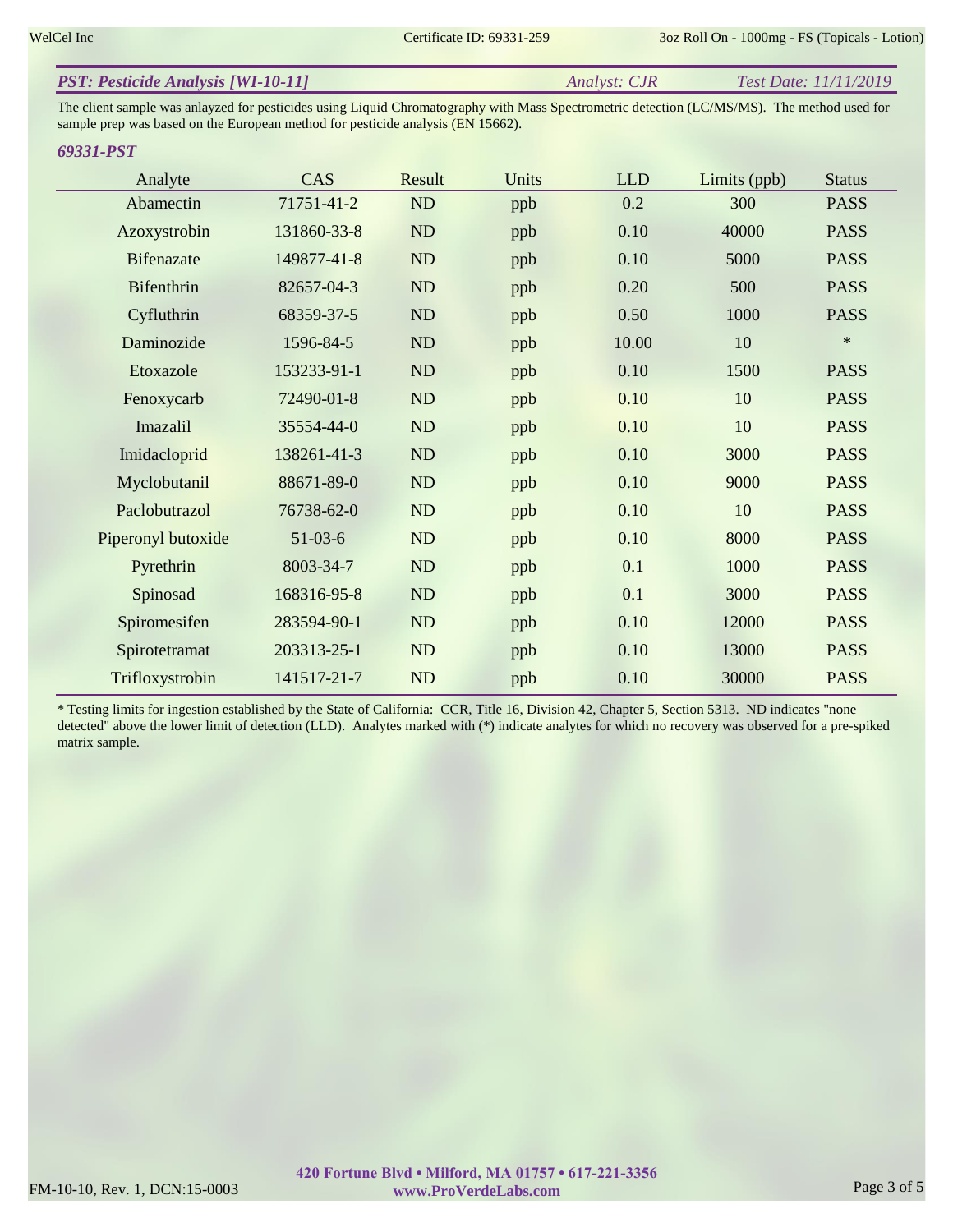#### *Analyst: JR Test Date: 11/6/2019 TP: Terpenes Profile [WI-10-27]*

The client sample was analyzed by Head-Space Gas Chromatography (HS-GC). The collected data was compared to data collected for certified reference standards at known concentrations. All values are semiquantitative estimates based on recorded peak areas relative to terpene calibration data.

## *69331-TP*